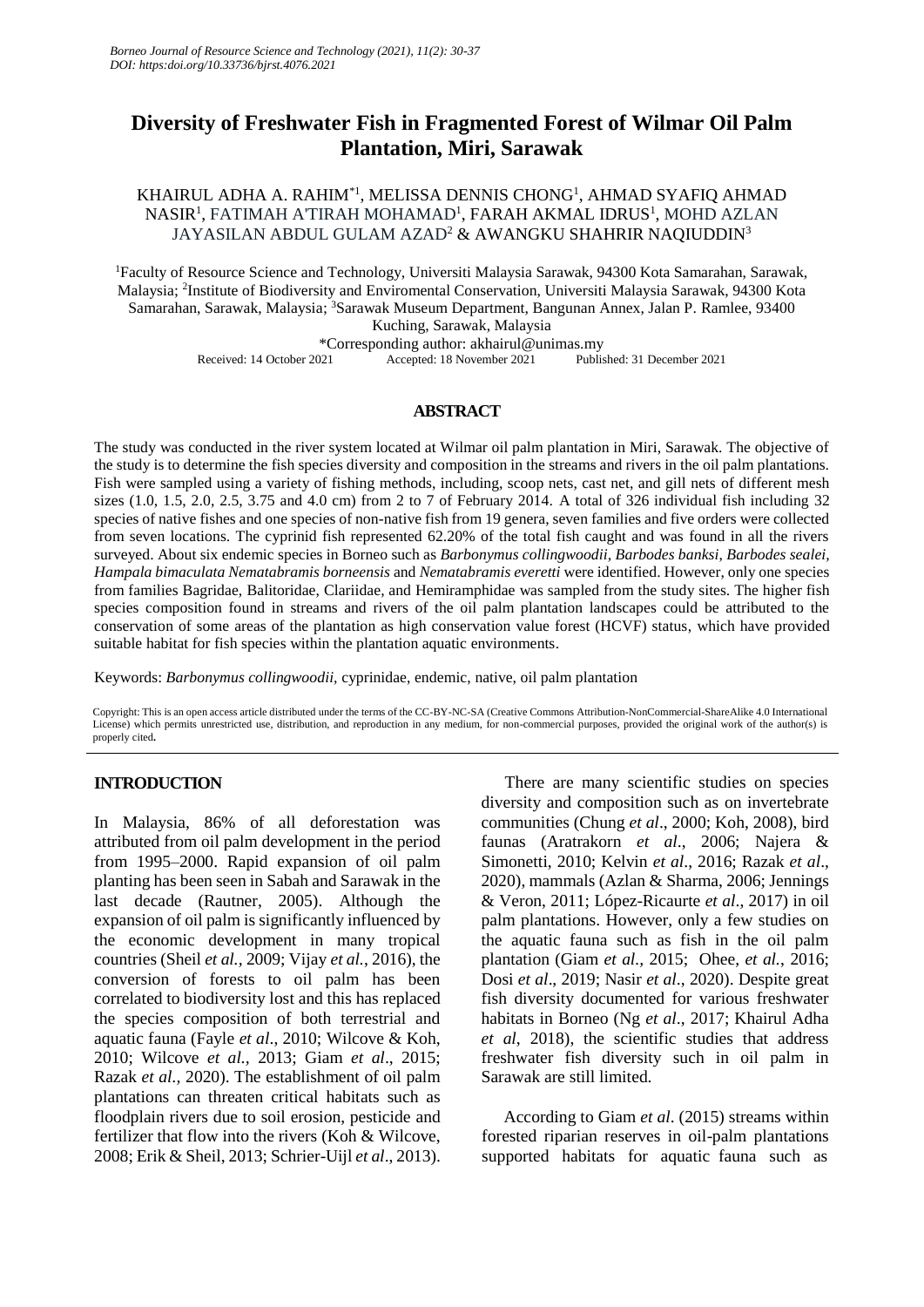freshwater fish species. Thus, the objective of the study was to obtain information on the fish species diversity and composition in the streams and rivers for conservation planning of the aquatic fauna in the Wilmar oil palm plantations.

## **MATERIALS AND METHODS**

#### **Study Sites**

Wilmar PPB Oil Palm BERHAD has been involved in oil palm cultivation began in 1986 with the acquisition of an interest in SAREMAS estate located between Miri and Bintulu. The operation of Wilmar PPB in Sarawak owns about 1136.5 hectares of oil palm plantation. The studies were carried out at seven locations at the streams and rivers within Wilmar oil palm plantation, approximately 60 km from Miri, Sarawak from 2 to 7 February 2014. Figure 1 shows seven sampling locations at fragmented forest and high conservation value forest (HCVF) areas in the oil palm plantation.

#### **Fish Sampling**

All sampling locations were determined and relocated with a differentially corrected Global Positioning System (GPS) receiver. The characteristics of the habitats chosen were recorded for all stations. General water conditions, vegetation in the surrounding area, the width (m) and depth (m) of the river, and the distance covered during sampling were also measured. The details of the locations and habitat surveyed are described in Table 1.

Fish were sampled using a variety of fishing methods, including, scoop nets, cast net, and gill nets of different mesh sizes (1.0, 1.5, 2.0, 2.5, 3.75, and 4.0 cm) depending on physical habitat conditions at each station. About one or five of representative specimens were collected and fixed in 10% formalin and later preserved in 70% ethanol for a weeks before depositing in the aquatic museum. Each captured fish was identified based on the morphological charateristic at the species level following Kottelat *et al*. (1993), Atack (2006) and Kottelat (2013).

## **Data Analysis**

Diversity indices were used to characterise fish species abundance relationships in communities. Differences in assemblage characteristics among study sites were evaluated by using the total percentage of fish abundance (total number of individuals), species composition and fish family. The total fish sample for each sampling station was analysed in terms of the total number of individual fish (N), the total number of individual species, and Species diversity (H') (Shannon & Weaver,1963). Species richness (d') was calculated following Margalef (1958), and the evenness (J') was determined using the index described by Pielou (1969). All the indices were calculated by using PRIMER software (Version 7, 2018).

#### **RESULTS AND DISCUSSION**

A total of 326 individual fish including 32 species of native fishes and one species of non-native fish were sampled from seven stations (Table 2). The dominance of fish collected was from the family Cyprinidae which represented 62.20% of total fish caught, comprising 313 individuals of 27 species. The cyprinid fish was found in all the habitats surveyed. Fish such as *Cyclocheilichthys apogon, Nematabramis everetti*, and *Barbonymus collingwoodii* are the abundance species and represent 88.1% of the cyprinid fish collected. Similarly, the cyprinids fish were also contributed to the major collection in the survey conducted by previous researchers in Sarawak (Inger & Chin, 1990; Nyanti *et al*. 1998; Ryan *et al*. 2009 and Khairul Adha *et al*. 2009). The cyprinid species collected were commonly inhabited in various types of freshwater habitats in Sarawak. Only one species from families Bagridae (*Hemibagrus nemurus*), Balitoridae **(***Homalopteroides nebulosus*), Channidae (*Channa lucius*), Clariidae (*Clarias batrachus*) and Hemiramphidae (*Hemirhamphodon kuekenthali*) were sampled from the study sites.

However, hardy and highly tolerant native fish species such as *Hemibagrus nemurus, Channa lucius,* and *Clarias batrachus* are commonly inhabiting in with muddy and turbid water as found in ST6. According to Beamish *et al.* (2003) fish species from families Bagridae, Channidae and Clariidae showed adaptation to water with low dissolved oxygen levels and turbid water including those with accessory respiratory organs and suprabranchial cavities. In addition, tolerant species generally can survive in the organically enriched environments from agricultural, industrial, and municipal discharges (Ganasan &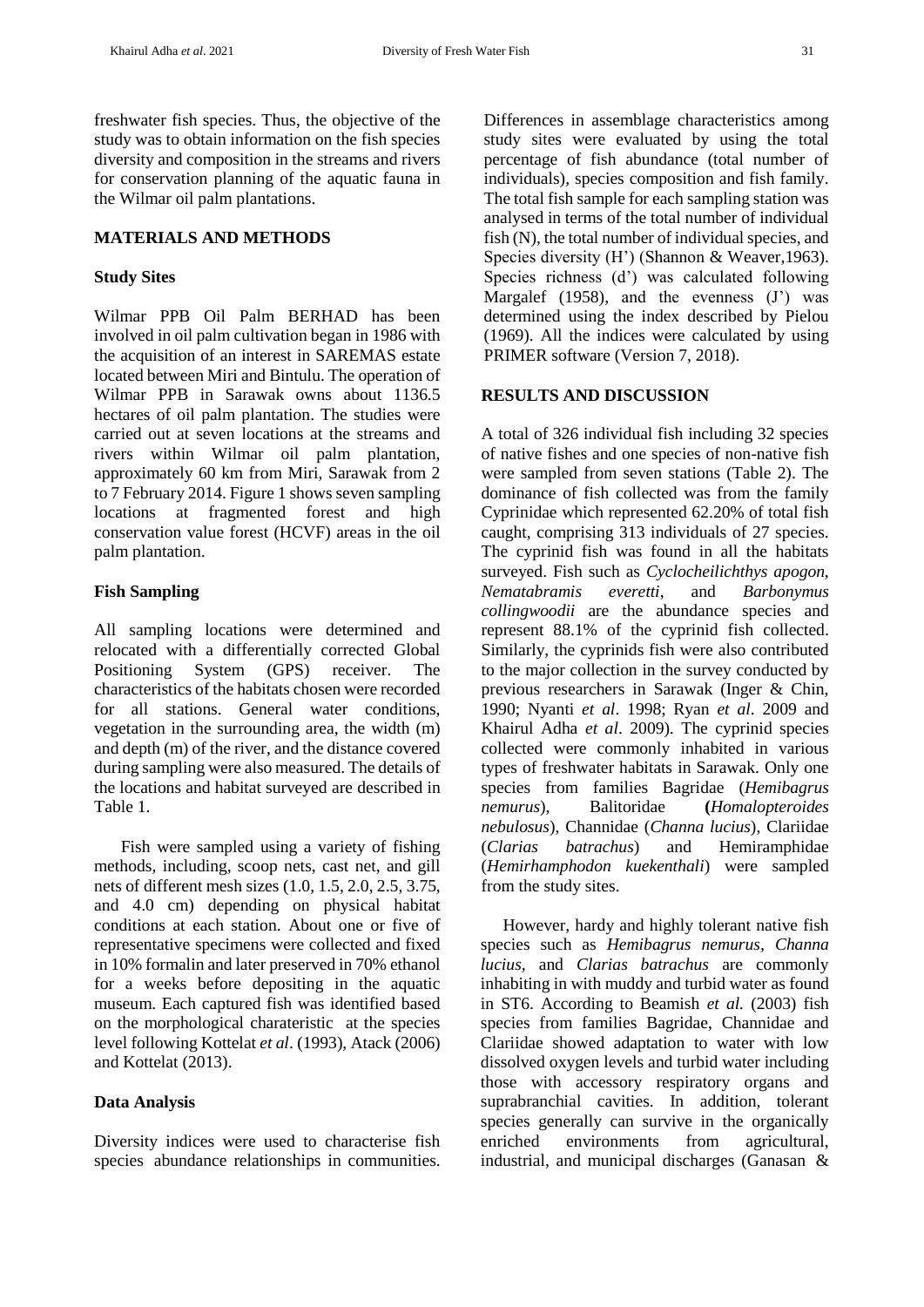

**Figure 1**. Map showing seven sampling locations at fragmented forest and high conservation value forest (HCVF) areas in the oil palm plantation (ST1-Unnamed river; ST2-Sg. Batu; ST3-Sg. Aquarium; ST4-Sg. Sebilak; ST5-Sg. Batu; ST6-Sg. Sibau & ST7- Sg. Linau) (ST= Sampling location)

**Table 1.** The characteristics habitat descriptions for seven sampling locations in Wilmar Plantation

| <b>Station</b>                   | Coordinates                                          | Depth $(m)$ | Width (m) | Habitat description                                                                                                                                                                    |
|----------------------------------|------------------------------------------------------|-------------|-----------|----------------------------------------------------------------------------------------------------------------------------------------------------------------------------------------|
| ST1<br>(Unnamed river)           | N $03^{\circ}34'05.6"$<br>E 113 $946'03.6"$          | $0.3 - 0.5$ | $1 - 2$   | Rocky stream with stagnant water, slightly<br>turbid and muddy bottom.                                                                                                                 |
| ST <sub>2</sub><br>(Sg.Batu)     | N 03 ° 30' 51.5"<br>E 113 ° 48' 15.4"                | $0.3 - 0.5$ | $1 - 2$   | Fast flowing stream, with rocky and gravel<br>bottom. The is surrounded by thick bush.                                                                                                 |
| ST <sub>3</sub><br>(Sg.Aquarium) | N 03 ° 29' 15.5"<br>E 113 ° 49' 45.1"                | $0.3 - 1.0$ | $1 - 3$   | Clear water with slow-flowing stream.<br>Shallow with rocky and sandy substrate.<br>Covered by the forest canopy.                                                                      |
| ST4<br>(Sg.Sebilak)              | N 03 ° 32 ' 02.5"<br>E 113 $946'10.8"$               | $1.0 - 3.0$ | $3-6$     | Slow flowing river with turbid water,<br>surrounded by bush and long grass at the<br>river bank.                                                                                       |
| ST <sub>5</sub><br>(Sg. Batu)    | N 03 $\degree 30\degree 02.5$ "<br>E 113 ° 49' 14.9" | $0.3 - 1.0$ | $3-4$     | Slow flowing river, slightly turbid with many<br>decomposed materials such as leaves and<br>tree branches. Surrounded with bushes and<br>vegetation.                                   |
| ST <sub>6</sub><br>(Sg.Sibau)    | N 03 ° 32 ' 02.5"<br>E 113 °46'10.8"                 | $1.5 - 5$   | $2 - 5$   | Slow-moving river and slightly turbid with a<br>muddy bottom and surrounded by vegetation                                                                                              |
| ST <sub>7</sub><br>(Sg.Linau)    | N 03 ° 30' 54.8"<br>E 113 ° 47' 13.8                 | $1.0 - 2.0$ | $3 - 5.5$ | The river located near the plantation area<br>with slow moving water, slightly turbid and<br>muddy bottom. The river is surrounded with<br>vegetation such as ferns at the river bank. |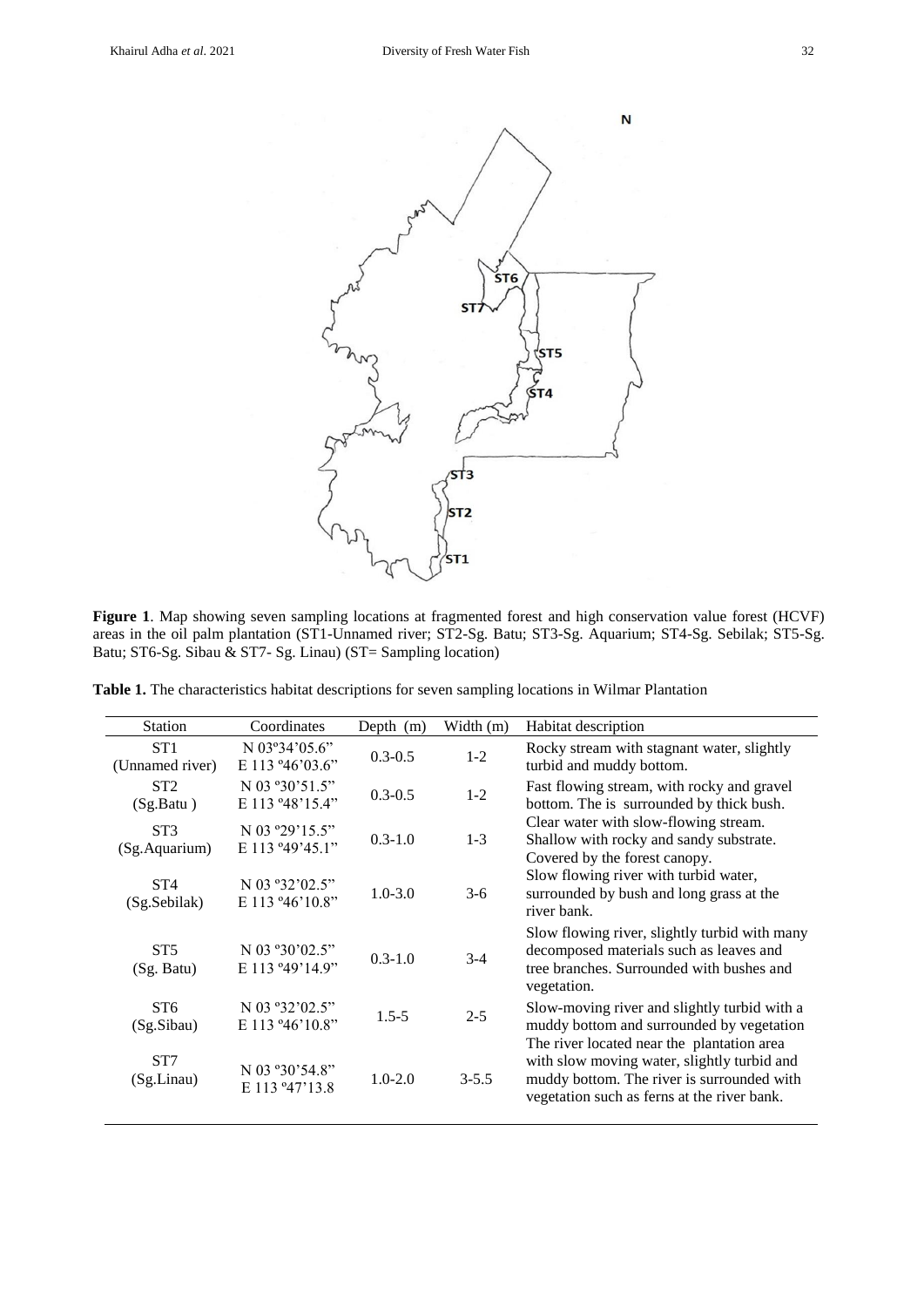| Order/Family/ Species                                           | ST <sub>1</sub>          | ST <sub>2</sub>              | ST3            | ST <sub>4</sub>          | ST 5           | ST <sub>6</sub> | ST 7                         | Total          | <b>Status</b> |
|-----------------------------------------------------------------|--------------------------|------------------------------|----------------|--------------------------|----------------|-----------------|------------------------------|----------------|---------------|
| <b>CYPRINIFORMES</b>                                            |                          |                              |                |                          |                |                 |                              |                |               |
| <b>Balitoridae</b>                                              |                          |                              |                |                          |                |                 |                              |                |               |
| Homalopteroides nebulosus (Alfred, 1969)<br><b>SILURIFORMES</b> |                          | $\overline{4}$               |                |                          |                |                 |                              | $\overline{4}$ | Native        |
| <b>Bagridae</b><br>Hemibagrus nemurus (Valenciennes, 1840)      |                          |                              |                |                          |                | 2               |                              | $\overline{2}$ | Native        |
| <b>ANABANTIFORMES</b><br>Channidae                              |                          |                              |                |                          |                |                 |                              |                |               |
| Channa lucius (Cuvier, 1831)                                    |                          |                              |                |                          |                | 1               |                              | 1              | Native        |
| <b>CICHLIFORMES</b><br><b>Cichlidae</b>                         |                          |                              |                |                          |                |                 |                              |                |               |
| Oreochromis niloticus (Linnaeus, 1758)                          |                          |                              |                |                          |                | 2               |                              | $\mathbf{2}$   | Introduced    |
| <b>SILURIFORMES</b><br><b>Clariidae</b>                         |                          |                              |                |                          |                |                 |                              |                |               |
| Clarias batrachus (Linnaeus, 1758)                              |                          |                              |                |                          |                | 2               |                              | $\overline{2}$ | Native        |
| <b>CYPRINIFORMES</b>                                            |                          |                              |                |                          |                |                 |                              |                |               |
| Cyprinidae                                                      |                          |                              |                |                          |                |                 |                              |                |               |
| Cyclocheilichthys apogon (Valenciennes,<br>1842)                | 6                        |                              |                | 4                        |                | 35              | 2                            | 47             | Native        |
| Cyclocheilichthys armatus (Valenciennes,<br>1842)               |                          |                              |                |                          |                |                 | $\mathbf{1}$                 | $\mathbf{1}$   | Native        |
| Anematichthys repasson (Bleeker, 1853)                          |                          |                              | 3              |                          |                | 12              | $\overline{a}$               | 15             | Native        |
| Hampala bimaculate (Popta, 1905)                                |                          | 1                            | $\mathbf{1}$   |                          |                |                 | $\overline{a}$               | $\sqrt{2}$     | Endemic       |
| Hampala macrolepidota (Kuhl & van<br>Hasselt, 1823)             |                          | $\overline{2}$               | 1              |                          |                |                 |                              | 3              | Native        |
| Nematabramis borneensis (Inger & Chin,<br>1962)                 |                          | 2                            | $\overline{a}$ |                          |                |                 | $\overline{\phantom{0}}$     | 2              | Endemic       |
| Nematabramis everetti (Boulenger, 1894)                         | 16                       | $\overline{c}$               | 23             |                          |                |                 | $\qquad \qquad \blacksquare$ | 41             | Endemic       |
| Osteochilus vittatus (Valenciennes, 1842)                       |                          | 1                            |                |                          |                | 15              | 1                            | 17             | Native        |
| Osteochilus kahajanensis (Bleeker, 1856)                        |                          | $\overline{c}$               |                | 1                        |                | 3               | 6                            | 12             | Native        |
| Osteochilus waandersii (Bleeker, 1853)                          |                          | $\overline{4}$               |                | 1                        | $\overline{a}$ | 9               | 5                            | 19             | Native        |
| Parachela hypophthalmus (Bleeker, 1860)                         |                          | $\overline{a}$               |                | 1                        | $\overline{a}$ | 1               | $\overline{\phantom{a}}$     | $\mathbf{2}$   | Native        |
| Parachela oxygastroides (Bleeker, 1852)                         |                          | $\overline{a}$               | $\mathbf{1}$   | $\mathbf{1}$             | $\overline{a}$ | $\mathbf{1}$    | 12                           | 15             | Native        |
| Puntioplites bulu (Bleeker, 1851)                               |                          |                              | $\overline{a}$ | $\mathbf{1}$             | $\overline{a}$ | 17              | $\mathbf{1}$                 | 19             | Native        |
| Barbodes banksi (Herre, 1940)                                   | 5                        | 8                            | $\blacksquare$ |                          | $\overline{a}$ | $\overline{4}$  | 2                            | 19             | Endemic       |
| Barbodes binotatus (Valenciennes, 1842)                         | $\overline{\phantom{a}}$ | 12                           | $\frac{1}{2}$  |                          | $\overline{a}$ |                 | $\overline{a}$               | 12             | Native        |
| Puntius brevis (Bleeker, 1849)                                  |                          | $\frac{1}{2}$                | 3              |                          |                |                 | $\overline{a}$               | 3              | Native        |
| Barbonymus collingwoodii (Günther, 1868)                        | $\overline{\phantom{a}}$ | 18                           | 10             | $\overline{\phantom{a}}$ | $\overline{a}$ | 5               | $\qquad \qquad \blacksquare$ | 33             | Endemic       |
| Systomus orphoides (Valenciennes, 1842)                         |                          | $\qquad \qquad \blacksquare$ |                | 3                        |                | 7               |                              | 10             | Native        |
| Barbodes sealei (Herre, 1933)                                   |                          |                              | 1              |                          | 1              |                 |                              | $\sqrt{2}$     | Endemic       |
| Rasbora argyrotaenia (Bleeker, 1849)                            |                          |                              | $\mathbf{1}$   |                          | 3              |                 |                              | 4              | Native        |
| Rasbora bankanensis (Bleeker, 1853)                             |                          |                              | 6              |                          |                |                 |                              | 6              | Native        |
| Rasbora caudimaculata (Volz, 1903)                              |                          |                              | 4              |                          |                |                 |                              | 4              | Native        |
| Rasbora dusonensis (Bleeker, 1850)                              |                          |                              | $\overline{c}$ |                          |                | $\overline{c}$  |                              | 4              | Native        |
| Rasbora kalochroma (Bleeker, 1851)                              |                          |                              | $\sqrt{2}$     |                          |                |                 |                              | $\overline{c}$ | Native        |
| Rasbora sp                                                      | 14                       |                              | 3              |                          |                |                 |                              | 17             | Native        |
| Rasbora tornieri (Ahl, 1922)                                    |                          |                              | $\mathbf{1}$   |                          |                |                 |                              | 1              | Native        |
| Rasbora volzii (Popta, 1905)                                    |                          |                              | 1              |                          |                |                 |                              | 1              | Native        |
| <b>BELONIFORMES Hemiramphidae</b>                               |                          |                              |                |                          |                |                 |                              |                |               |
| Hemirhamphodon kuekenthali Steindachner<br>1901                 |                          |                              | 2              |                          |                |                 |                              | $\overline{c}$ | Native        |
| <b>Number of individuals</b>                                    | 41                       | 56                           | 65             | 12                       | $\overline{4}$ | 118             | 30                           | 326            |               |

Table 2. List of fishes, freshwater collected from the seven sites (ST1, ST2, ST3, ST4, ST4, ST6 and ST7 in the palm oil plantation

Hughes, 1998). In addition, six endemic species in Borneo such as *Barbonymus collingwoodii, Barbodes banks*i, *Barbodes sealei, Hampala*

*bimaculata Nematabramis borneensis,* and *Nematabramis everetti* (Inger & Chin, 1990; Sulaiman & Mayden, 2012; Ng *et al*., 2017) were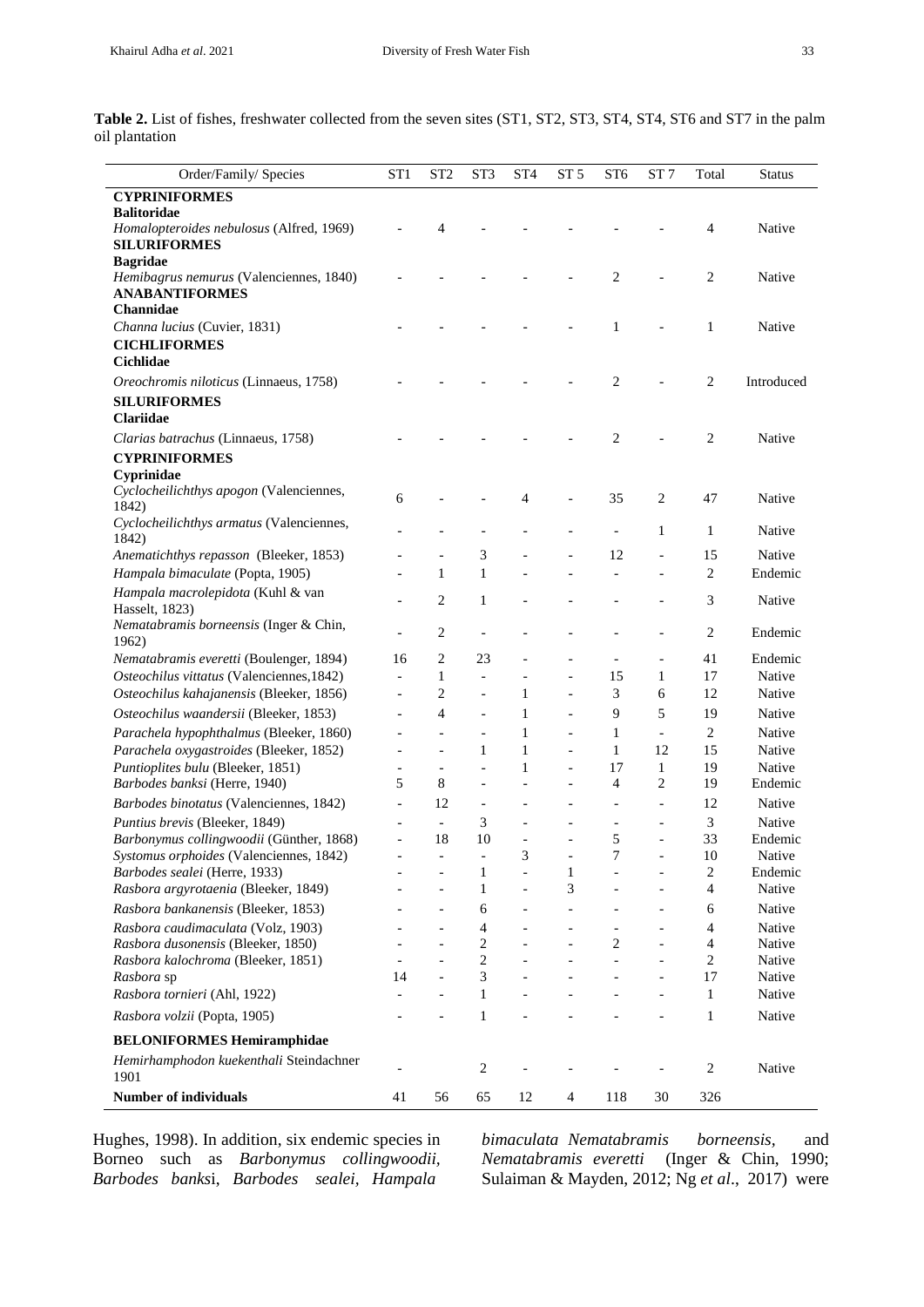collected from the ST1, ST2 and ST3. These endemic fish were found mainly at the higher streams areas. According to Roberts (1989), the headwater streams is a sanctuary of endemic species that are specialized in inhabiting the fastflowing stream with high dissolved oxygen concentrations and clear water habitats.

One species of non-native fish, *Oreochromis niloticus* were found at ST6. This non-native species represented about 0.3 % of the total samples collection. Atack (2006) and Khairul Adha *et al.* (2013) recorded the occurrence of non-native fish species in natural habitat in Sarawak waters. These includes *B. gonionotus, C. gariepinus, C. idella, Liposarcus pardalis, T. pectrolis, O. niloticus,* and *P. hypopthalmus.* In addition, *Oreochromis* spp. not only inhabit the highland stream such as in Kelalan River and in Bario highland streams (Nyanti *et al*., 1998; Khairul Adha *et al*., 2018) but also as in Sarawak River (Atack, 2006). This non-native species successfully survive and inhabit slow flowing and turbid water with lower pH value and oxygen concentration (Khairul Adha *et al*., 2013; Naquiddin *et al*., 2016).

The diversity indices of freshwater aquatic faunas from seven study sites are shown in Table 3. The highest samples and species collections were from ST6 with 118 individuals and 17 species. However, only two species and four individual samples were collected from ST5. In terms of fish species diversity, ST3 contained the highest fish diversity, followed by ST6, ST2, ST4, ST7, ST1 and ST5.

ST3 also has a higher species richness with a value of 3.833, followed with ST6, ST2, ST4, ST7, ST1 and ST5 with values of 3.144, 2.484, 2.415, 2.058, 0.808, and 0.721, respectively. The species evenness range from 0.792 in ST3 to 0.918 in ST1. Most of the sampling sites are covered with riparian reserves. According to Giam *et al.* (2015) streams within forested riparian reserves in oil-palm plantations not only support many fish species richness but also support higher fish biomass.

Detail collections of fish fauna at localized habitats yielded interesting results. About 33 species of freshwater fishes were collected from in the streams and rivers in the oil palm plantation. The species recorded was higher than other previous studies done in oil palm plantations such as in Borneo. For instance, Dosi *et al*. (2019) found 13 fish species from Tinbarap Conservation Area (TCA) in oil palm plantation, Sarawak and other researchers such as Nasir *et al*. (2020) showed only four species of fish belonging to three families at Lahad Datu, Sabah. However, Wilkinson *et al.* (2018) recorded 25 fish species in the land‐use areas such as the oil palm plantations in Sabah. The higher fish species composition and distribution in streams and rivers in the oil palm plantation could be attributed to many factors. The oil palm company has allocated and conserved some areas in the plantation as high conservation value forest (HCVF) status. The fragmented and undisturbed forest can provide suitable habitat for some species within the plantation environments (Scriven *et al*., 2019). Sungai Cermin (ST3) which is situated in fragmented forest areas has a higher fish species diversity. Furthermore, four endemic species such

| <b>Stations</b> | $\left( S\right)$ | (N) | (H'   | $\mathbf{J}^{\mathbf{r}}$ | $\left(\mathbf{D}^{\prime}\right)$ |
|-----------------|-------------------|-----|-------|---------------------------|------------------------------------|
| ST <sub>1</sub> | 4                 | 41  | 1.835 | 0.918                     | 0.808                              |
| ST <sub>2</sub> |                   | 56  | 2.842 | 0.821                     | 2.484                              |
| ST <sub>3</sub> | 17                | 65  | 3.237 | 0.792                     | 3.833                              |
| ST <sub>4</sub> |                   | 12  | 2.522 | 0.898                     | 2.415                              |
| ST <sub>5</sub> |                   | 4   | 0.811 | 0.811                     | 0.721                              |
| ST <sub>6</sub> |                   | 118 | 3.229 | 0.807                     | 3.144                              |
| ST <sub>7</sub> | 8                 | 30  | 2.436 | 0.812                     | 2.058                              |

**Table 3.** The fish diversities of from the seven sites (ST1, ST2, ST3, ST4, ST4, ST6 and ST7) in the palm oil plantation

Notes:  $S =$  Number of Species; N = Total number of individual fish, H'= Shannon & Wiener Index; J' = Pielou's Index of Evenness;  $D = Margalef's Index$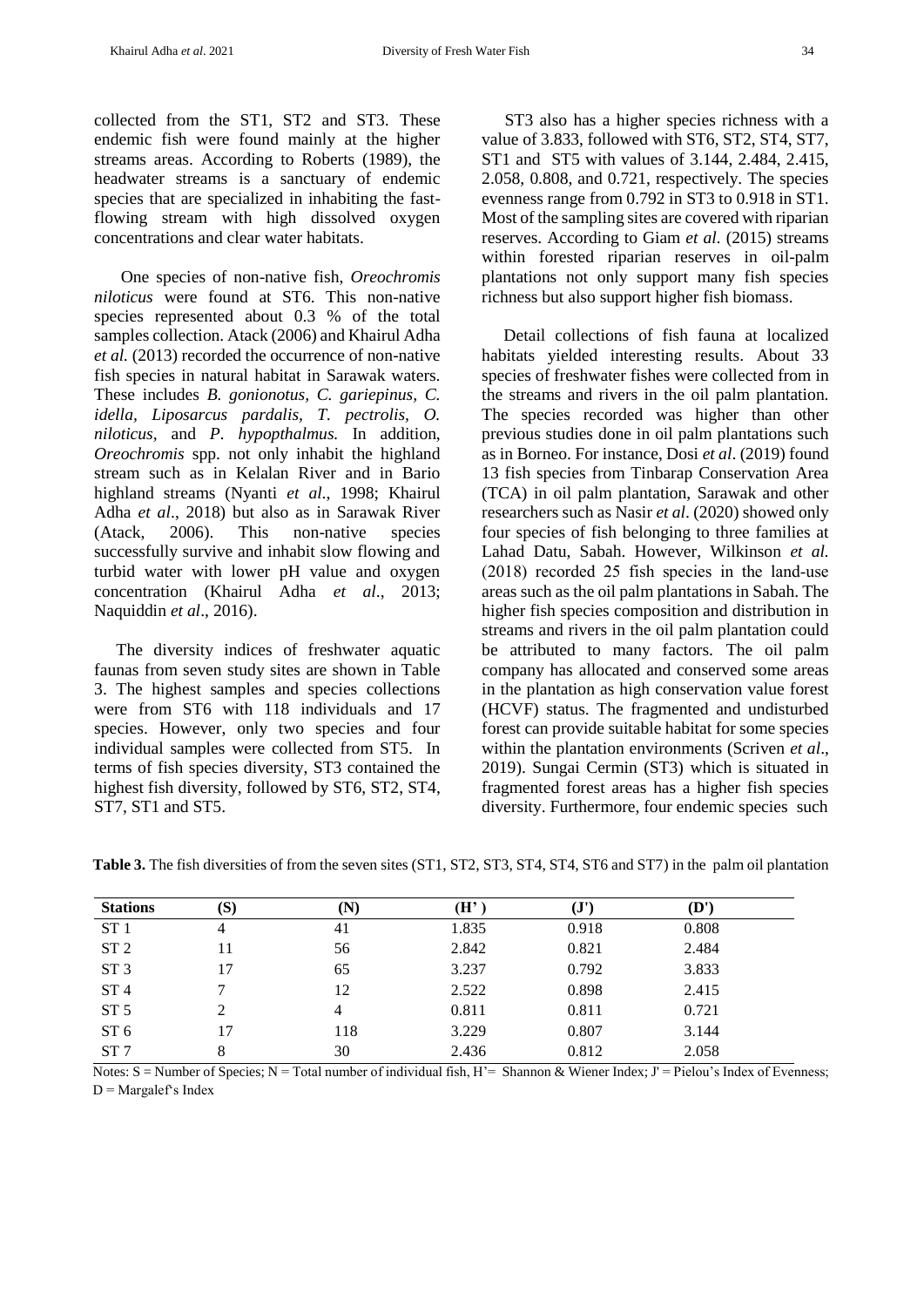as *Barbonymus collingwoodii, Barbodes sealei, Hampala bimaculata Nematabramis everetti* were collected from this areas. This stream is characterised by clear water with rocky, sandy, and gravel bottom and surrounded by the forest canopy. The conservation approach in the selected location by the oil palm company is observed as an important activity for a biodiversity-friendly management system in oil palm plantations (Turner *et al*., 2008; Koh & Wilcove, 2008; Vijay *et al*., 2016).

All the rivers sampled in the oil palm plantation have retention of forested riparian reserves. Riparian reserves along the rivers are not only useful in sustaining local fish diversity (Giam *et al*., 2015), but the presence of riparian reserves along the river can reduce soil erosion, sedimentation, and chemical runoff from the oil palm plantation (Fitzherbert *et al*., 2008; Dayang-Norwana *et al*., 2011; Sweeney & Newbold, 2014). Furthermore, riparian reserves seemed to increase local species richness with increasing leaf litter cover which supports fish communities by improving their food resources (Wallace *et al*., 1997; Gray *et al*., 2015; Giam *et al*., 2015). In addition, some areas of the rivers are characterised by overgrown floating vegetation such as *Eichhornia crassipes* and other submerged aquatic plants that could probably create suitable niches for a variety of fish species. Putz (1997) stated that the presence of floating meadows has provided the nursery grounds for young fishes which use the submerged roots as a refuge from predation.

Although the number of studies on fish fauna in oil palm plantation areas is still relatively small, conserving the diversity of aquatic fauna in oilpalm landscapes is crucial because many plantation areas have been dominated by oil palm (Pimentel *et al*., 1992; Nájera & Simonetti, 2010). Thus, pressures on native and endemic fishes by forest clearance for oil palm plantations should be controlled to sustain the biodiversity of aquatic fauna in the oil palm landscape.

#### **CONCLUSION**

A total of 33 species of freshwater fish, including six endemic species was identified in the stream and rivers of the oil palm landscapes. The present studies have shown that streams flows in fragmented forest and High Conservation Value forest (HCVF) areas still have high fish species diversity and richness. Thus, identifying and protecting HCVF is one of the approaches to control or decrease further biodiversity loss in oilpalm landscapes. Clearing riparian reserves, excessive use of pesticides and fertiliser should be controlled and managed properly in order to protect, sustain and conserve the diversity of freshwater fishes inhabits in the stream and rivers in the oil palm landscape.

#### **ACKNOWLEDGEMENTS**

This study was financed by Universiti Malaysia Sarawak through research grant; Wilmar Ltd GL  $(F07)/08/2013$ /wilmar $(08)$ . We are sincerely grateful to the staffs of Wilmar PPB Oil Palm Berhad company for their field assistance throughout the study. In addition, we also would like to extend special appreciation to the Wilmar PPB Oil Palm Berhad for inviting us to carry out this research and for the generosity and hospitality during fieldwork.

## **REFERENCES**

- Aratrakorn, S., Thunhikorn, S. & Donald, P.F. (2006). Changes in bird communities following conversion of lowland forest to oil palm and rubber plantations in southern Thailand. *Bird Conservation International*, 16: 71-82.
- Atack, K. (2006). *The freshwater fishes of northern Borneo.* Natural History Publications (Borneo), Kota Kinabalu, Sabah.
- Azlan, J.M. & Sharma, D.S.K. (2006). The diversity and activity patterns of wild felids in a secondary forest in Peninsular Malaysia. *Oryx*, 40: 36-41.
- Beamish, F., Beamish, R. & Lim, S. (2003). Fish assemblages and habitat in a Malaysian blackwater peat swamp. *Environmental Biology of Fishes*, 68: 1-13.
- Chung, A.Y.C., Eggleton, P., Speight, M.R., Hammond, P.M. & Chey, V.K. (2000). The diversity of beetle assemblages in different habitat types in Sabah, Malaysia. *Bulletin of Entomological Research*, 90: 475-496.
- Dayang-Norwana, A.A.B., Kunjappan, R., Chin, M., Schoneveld, G., Potter. L. & Andriani, R. (2011). The local impacts of oil palm expansion in Malaysia: an assessment based on a case study in Sabah state. Working paper 78. CIFOR, Bogor, Indonesia.
- Dosi, E.M., Andrew, A. T., Ivan, C.Y. & Kho, L.K. (2019). Fishes of a conserved peat swamp forest in an oil palm plantation. *Oil Palm Bulletin*, 78: 1-5.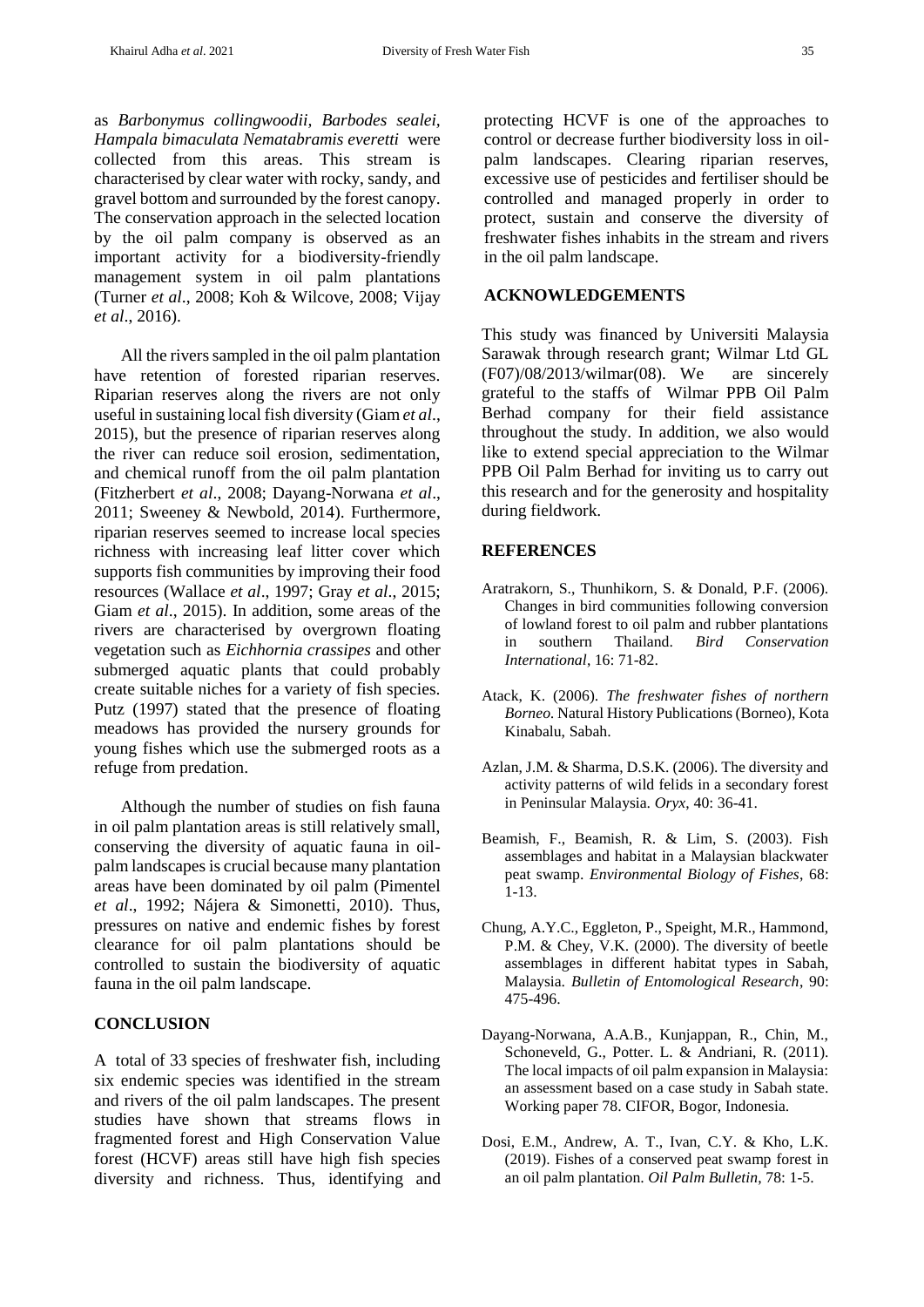- Erik, M. & Sheil, D. (2013). Oil-palm plantations in the context of biodiversity conservation. In: Levin S.A. (ed.), *Encyclopedia of Biodiversity*, Waltham, MA: Academic Press. Pp 600-612.
- Fayle, T.M., Turner, E.C., Snaddon, J.L., Chey, V.K., Chung, A.Y.C., Eggleton, P. & Foster W.A. (2010). Oil palm expansion into rain forest greatly reduces ant biodiversity in canopy, epiphytes and leaf-litter. *Basic and Applied Ecology*, 11: 337-345.
- Fitzherbert, E.B., Struebig, M.J., Morel, A., Danielsen, F., Brulh, C.A., Donald, P.F. & Phalan, B. (2008). How will oil palm expansion affect biodiversity? *Trends in Ecology & Evolution,* 23: 538–545. Doi: 10.1016/j.tree.2008.06.012.
- Ganasan, V. & Hughes, R.M. (1998). Application of an index of biological integrity (IBI) to fish assemblages of the rivers Khan and Kshipra (Madhya Pradesh), India. *Freshwater Biology*, 40: 367-383.
- Giam, X., Hadiaty, R.K., Tan, H. H., Parenti, L. R., Wowor, D., Sauri, S. & Wilcove, D.S. (2015). Mitigating the impact of oil‐palm monoculture on freshwater fishes in Southeast Asia. *Conservation Biology*, 29: 1357-1367.
- Gray, C.L., Lewis, O.T., Chung, A.Y.C. & Fayle, T.M. (2015). Riparian reserves within oil palm plantations conserve logged forest leaf litter ant communities and maintain associated scavenging rates. *Journal of Applied Ecology*, 52: 31- 40.
- Inger, R.F. & Chin, P.K. (1990). *The Freshwater Fish of North Borneo*. Fieldiana: Zoology, Volume 45 (1962). Reprinted by Sabah Zoological Society Malaysia, with supplementary chapter by P.K. Chin, 1990.
- Jennings, A.P. & Veron, G. (2011). Predicted distributions and ecological niches of 8 civet and mongoose species in Southeast Asia. *Journal of Mammalogy*, 92(2): 316-327.
- Kelvin, S.H.P., Navjot, S. S., Johnny, de J., Cagan, H.S., Charlotte, A.M., Yap & Susan L.H.L. (2016). Conservation value of degraded habitats for forest birds in southern Peninsular Malaysia. *Diversity and Distributions*, 12: 572-581.
- Khairul Adha A.R., Daud, S.K., Siraj, S.S., Arshad, A., Esa, Y. & Ibrahim, E. R. (2009). Freshwater fish diversity and composition in Batang Kerang floodplain, Balai Ringin, Sarawak. *Pertanika Journal of Tropical Agricultural Science*, 32: 7-16.
- Khairul Adha A.R., Yuzine, E. & Aziz, A. (2013).The influences of alien fish species on native fish community structure in Malaysian Waters. *Kuroshio Science*, 7: 81-93.
- Khairul Adha, A.R, Esa, Y., Arshad, A. & Ismail, A. (2018). Fish assemblage structure and species composition in Sungai Kelalan, Ba' Kelalan Highlands, Sarawak, Malaysia. *Malayan Nature Journal*, 70(4): 435- 447.
- Koh, L.P. (2008). Can oil palm plantations be made more hospitable for forest butterflies and birds? *Journal of Applied Ecology*, 45: 1002-1009.
- Koh, L.P. & Wilcove, D.S. (2008). Is oil palm agriculture really destroying tropical biodiversity? *Conservation* Letters, 1: 60–64.
- Kottelat, M., Whitten, A.J., Kartikasan S.N. & Wirjoatmodjo, S. (1993). *Freshwater fishes of western Indonesian and Sulawesi.* Periplus Editions Limited.
- Kottelat, M. (2013). The fishes of the inland waters of Southeast Asia: A catalogue and core bibliography of the fishes known to occur in freshwaters, mangroves and estuaries. *The Raffles Bulletin of Zoology*. 27: 1-663.
- López-Ricaurte, L., Edwards., D.P, Romero-Rodríguez, N. & Gilroy, J. (2017). Impacts of oil palm expansion on avian biodiversity in a Neotropical natural savanna. *Biological Conservation*, 213: 225- 233.
- Margalef, R. (1958). Information theory in ecology. *General System*, 3: 36-71.
- Najera, A. & Simonetti, J.A. (2010). Can oil palm plantations become bird friendly? *Agroforestry Systems*, 80: 203-209.
- Nasir, D.M., Murdi, A.A., Kadir, I.F., Syarif, M.N.Y., Hassan, M.Y., Michael, S.R. Husen, A.N., Goulip, S.M., Sinring, J. & Jalil, R.A. (2020). Biodiversity sssessment in a forest in an oil palm plantation at Lahad Datu, Sabah. *Oil Palm Bulletin*, 80: 15-25.
- Naquiddin, A.S., Khairul Adha A.R., Shabdin, M.L. & Faznur, F.F. (2016). The spread of the Australian redclaw crayfish (*Cherax quadricarinatus* von Martens, 1868) in Malaysia. *Journal of Sustainability Science and Management*, 11: 1-8.
- Ng, C.K.C., Abdullah, F., Biun, H., Ibrahim, M.K., Mustapha, S. & Sade, A. (2017). A working